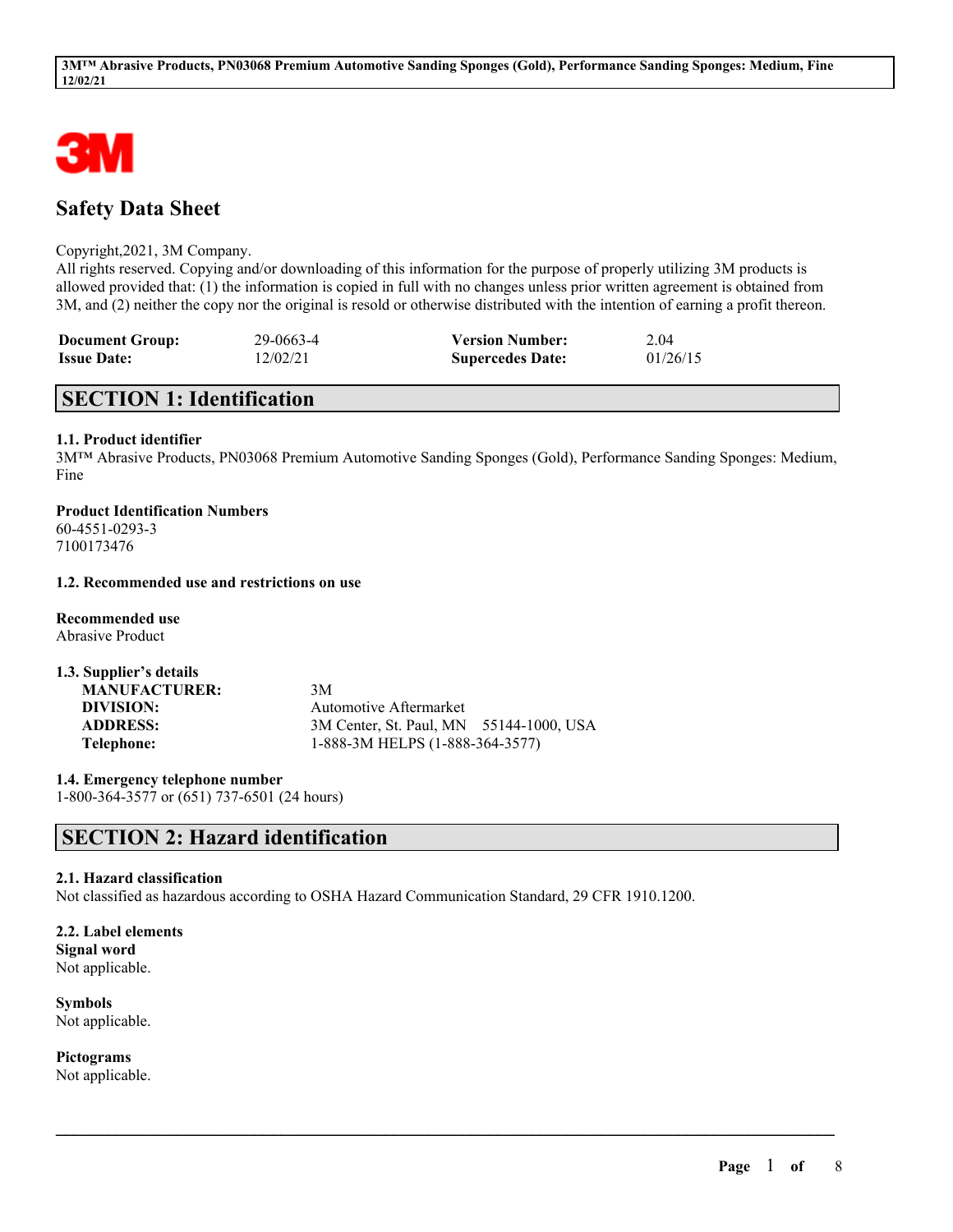95% of the mixture consists of ingredients of unknown acute oral toxicity.

# **SECTION 3: Composition/information on ingredients**

| Ingredient                     | $\mathbf{C}.\mathbf{A}.\mathbf{S}.\mathbf{No}.$ | $\frac{1}{6}$ by Wt |
|--------------------------------|-------------------------------------------------|---------------------|
| <b>POLYURETHANE FOAM</b>       | $19009 - 54 - 5$                                | $85 -$<br>- 95      |
| Aluminum Oxide                 | 1344-28-1                                       | 10<br>$\mathcal{L}$ |
| <b>IC.I. PIGMENT VIOLET 23</b> | $16358 - 30 - 1$                                | 10<br>ົ-            |

## **SECTION 4: First aid measures**

#### **4.1. Description of first aid measures**

#### **Inhalation:**

Remove person to fresh air. If you feel unwell, get medical attention.

#### **Skin Contact:**

Wash with soap and water. If signs/symptoms develop, get medical attention.

#### **Eye Contact:**

Flush with large amounts of water. Remove contact lenses if easy to do. Continue rinsing. If signs/symptoms persist, get medical attention.

#### **If Swallowed:**

Rinse mouth. If you feel unwell, get medical attention.

#### **4.2. Most important symptoms and effects, both acute and delayed**

No critical symptoms or effects. See Section 11.1, information on toxicological effects.

#### **4.3. Indication of any immediate medical attention and special treatment required**

Not applicable

# **SECTION 5: Fire-fighting measures**

#### **5.1. Suitable extinguishing media**

In case of fire: Use a fire fighting agent suitable for ordinary combustible material such as water or foam to extinguish.

## **5.2. Special hazards arising from the substance or mixture**

None inherent in this product.

#### **Hazardous Decomposition or By-Products**

**Substance Condition**

Carbon monoxide During Combustion Carbon dioxide During Combustion

#### **5.3. Special protective actions for fire-fighters**

Wear full protective clothing, including helmet, self-contained, positive pressure or pressure demand breathing apparatus, bunker coat and pants, bands around arms, waist and legs, face mask, and protective covering for exposed areas of the head.

 $\mathcal{L}_\mathcal{L} = \mathcal{L}_\mathcal{L} = \mathcal{L}_\mathcal{L} = \mathcal{L}_\mathcal{L} = \mathcal{L}_\mathcal{L} = \mathcal{L}_\mathcal{L} = \mathcal{L}_\mathcal{L} = \mathcal{L}_\mathcal{L} = \mathcal{L}_\mathcal{L} = \mathcal{L}_\mathcal{L} = \mathcal{L}_\mathcal{L} = \mathcal{L}_\mathcal{L} = \mathcal{L}_\mathcal{L} = \mathcal{L}_\mathcal{L} = \mathcal{L}_\mathcal{L} = \mathcal{L}_\mathcal{L} = \mathcal{L}_\mathcal{L}$ 

## **SECTION 6: Accidental release measures**

#### **6.1. Personal precautions, protective equipment and emergency procedures** Observe precautions from other sections.

#### **6.2. Environmental precautions**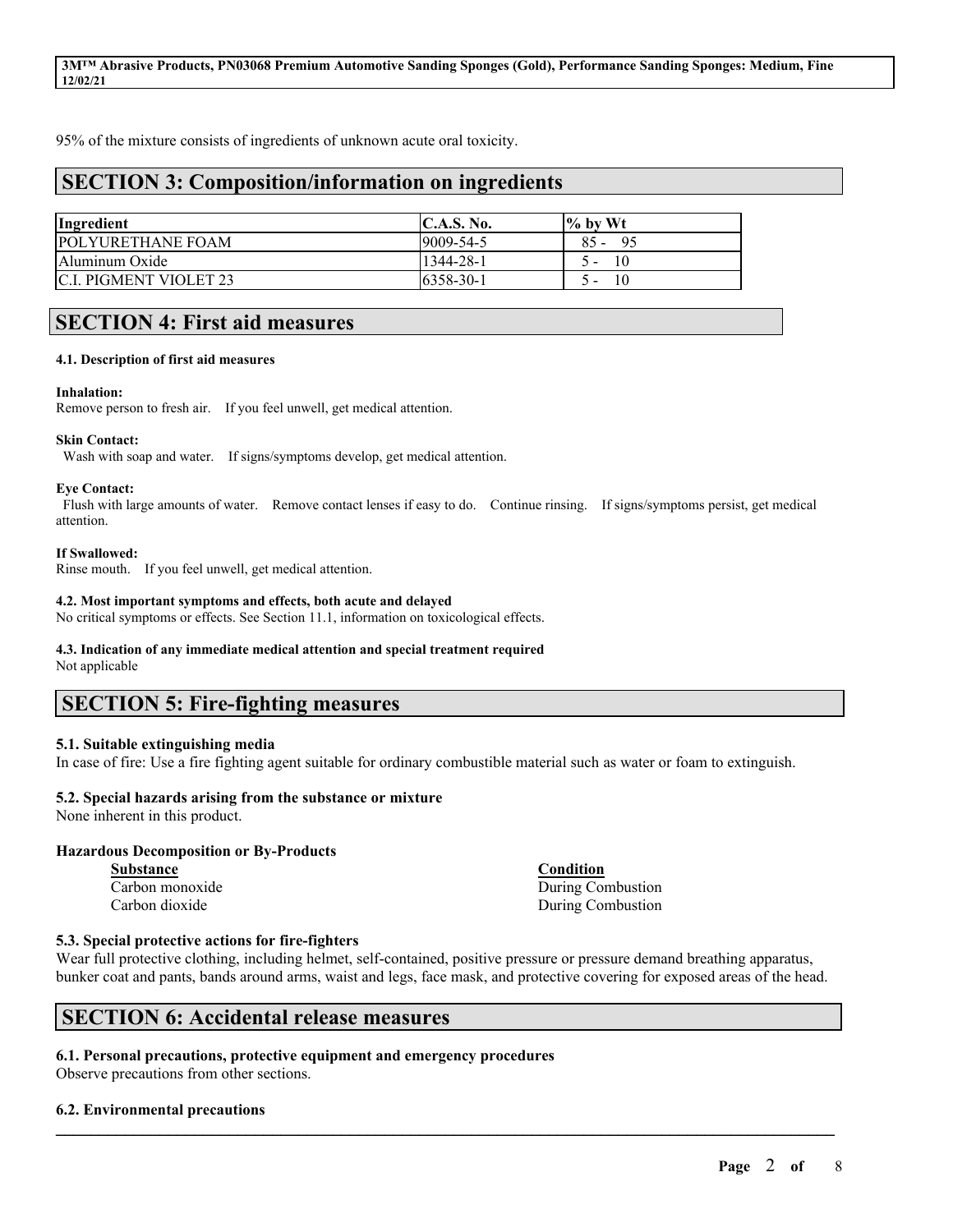Not applicable.

**6.3. Methods and material for containment and cleaning up**

Not applicable.

# **SECTION 7: Handling and storage**

## **7.1. Precautions for safe handling**

For industrial/occupational use only. Not for consumer sale or use. Avoid breathing of dust created by sanding, grinding or machining. Keep out of reach of children. Combustible dust may form by action of this product on another material (substrate). Dust generated from the substrate during use of this product may be explosive if in sufficient concentration with an ignition source. Dust deposits should not be allowed to accumulate on surfaces because of the potential for secondary explosions.

## **7.2. Conditions for safe storage including any incompatibilities**

No special storage requirements.

## **SECTION 8: Exposure controls/personal protection**

## **8.1. Control parameters**

## **Occupational exposure limits**

If a component is disclosed in section 3 but does not appear in the table below, an occupational exposure limit is not available for the component.

| Ingredient                                | C.A.S. No. | Agency       | Limit type                      | Additional Comments       |
|-------------------------------------------|------------|--------------|---------------------------------|---------------------------|
| Aluminum Oxide                            | 1344-28-1  | <b>OSHA</b>  | $\text{TWA}$ (as total dust):15 |                           |
|                                           |            |              | $mg/m3$ ; TWA(respirable        |                           |
|                                           |            |              | fraction: $5 \text{ mg/m}$      |                           |
| Aluminum, insoluble compounds   1344-28-1 |            | <b>ACGIH</b> | TWA(respirable fraction):1      | [A4: Not class, as human] |
|                                           |            |              | mg/m3                           | carcin                    |

ACGIH : American Conference of Governmental Industrial Hygienists

AIHA : American Industrial Hygiene Association

CMRG : Chemical Manufacturer's Recommended Guidelines

OSHA : United States Department of Labor - Occupational Safety and Health Administration

TWA: Time-Weighted-Average

STEL: Short Term Exposure Limit

CEIL: Ceiling

## **8.2. Exposure controls**

## **8.2.1. Engineering controls**

Provide appropriate local exhaust ventilation for sanding, grinding or machining. Provide local exhaust at process emission sources to control exposure near the source and to prevent the escape of dust into the work area. Ensure that dust-handling systems (such as exhaust ducts, dust collectors, vessels, and processing equipment) are designed in a manner to prevent the escape of dust into the work area (i.e., there is no leakage from the equipment).

## **8.2.2. Personal protective equipment (PPE)**

## **Eye/face protection**

To minimize the risk of injury to face and eyes, always wear eye and face protection when working at sanding or grinding operations or when near such operations. Select and use eye/face protection to prevent contact based on the results of an exposure assessment. The following eye/face protection(s) are recommended: Safety Glasses with side shields

 $\mathcal{L}_\mathcal{L} = \mathcal{L}_\mathcal{L} = \mathcal{L}_\mathcal{L} = \mathcal{L}_\mathcal{L} = \mathcal{L}_\mathcal{L} = \mathcal{L}_\mathcal{L} = \mathcal{L}_\mathcal{L} = \mathcal{L}_\mathcal{L} = \mathcal{L}_\mathcal{L} = \mathcal{L}_\mathcal{L} = \mathcal{L}_\mathcal{L} = \mathcal{L}_\mathcal{L} = \mathcal{L}_\mathcal{L} = \mathcal{L}_\mathcal{L} = \mathcal{L}_\mathcal{L} = \mathcal{L}_\mathcal{L} = \mathcal{L}_\mathcal{L}$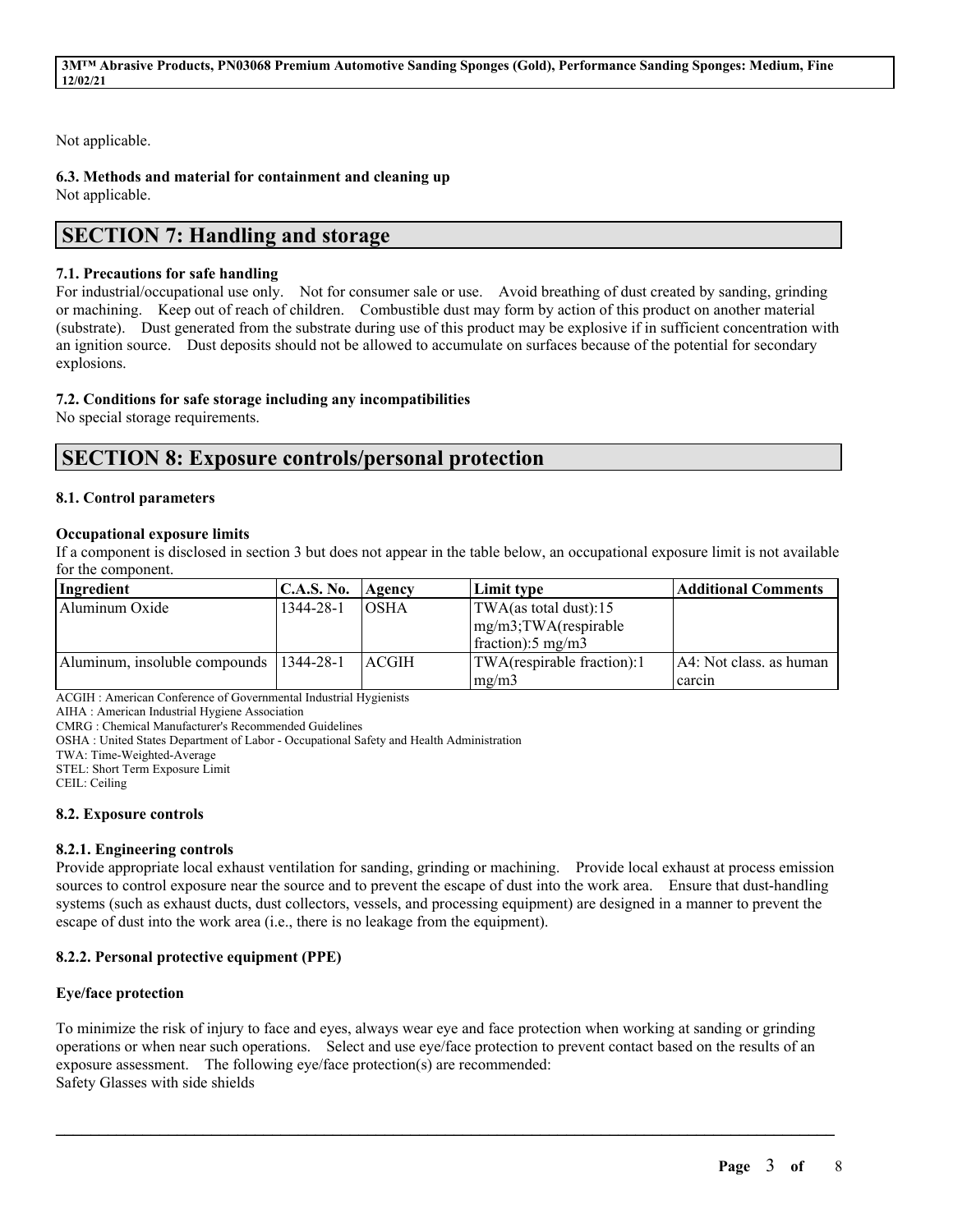#### **Skin/hand protection**

Wear appropriate gloves to minimize risk of injury to skin from contact with dust or physical abrasion from grinding or sanding.

#### **Respiratory protection**

Assess exposure concentrations of all materials involved in the work process. Consider material being abraded when determining the appropriate respiratory protection. Select and use appropriate respirators to prevent inhalation overexposure.

An exposure assessment may be needed to decide if a respirator is required. If a respirator is needed, use respirators as part of a full respiratory protection program. Based on the results of the exposure assessment, select from the following respirator type(s) to reduce inhalation exposure:

 $\mathcal{L}_\mathcal{L} = \mathcal{L}_\mathcal{L} = \mathcal{L}_\mathcal{L} = \mathcal{L}_\mathcal{L} = \mathcal{L}_\mathcal{L} = \mathcal{L}_\mathcal{L} = \mathcal{L}_\mathcal{L} = \mathcal{L}_\mathcal{L} = \mathcal{L}_\mathcal{L} = \mathcal{L}_\mathcal{L} = \mathcal{L}_\mathcal{L} = \mathcal{L}_\mathcal{L} = \mathcal{L}_\mathcal{L} = \mathcal{L}_\mathcal{L} = \mathcal{L}_\mathcal{L} = \mathcal{L}_\mathcal{L} = \mathcal{L}_\mathcal{L}$ 

Half facepiece or full facepiece air-purifying respirator suitable for particulates

For questions about suitability for a specific application, consult with your respirator manufacturer.

## **SECTION 9: Physical and chemical properties**

#### **9.1. Information on basic physical and chemical properties**

| Appearance                             |                |
|----------------------------------------|----------------|
| <b>Physical state</b>                  | Solid          |
| Color                                  | Gold           |
| Odor                                   | Polyurethane   |
| <b>Odor threshold</b>                  | Not Applicable |
| pН                                     | Not Applicable |
| <b>Melting point</b>                   | Not Applicable |
| <b>Boiling Point</b>                   | Not Applicable |
| <b>Flash Point</b>                     | Not Applicable |
| <b>Evaporation rate</b>                | Not Applicable |
| <b>Flammability (solid, gas)</b>       | Not Classified |
| <b>Flammable Limits(LEL)</b>           | Not Applicable |
| <b>Flammable Limits(UEL)</b>           | Not Applicable |
| <b>Vapor Pressure</b>                  | Not Applicable |
| <b>Vapor Density</b>                   | Not Applicable |
| <b>Specific Gravity</b>                | Not Applicable |
| <b>Solubility In Water</b>             | Not Applicable |
| Solubility- non-water                  | Not Applicable |
| Partition coefficient: n-octanol/water | Not Applicable |
| <b>Autoignition temperature</b>        | Not Applicable |
| <b>Decomposition temperature</b>       | Not Applicable |
| <b>Viscosity</b>                       | Not Applicable |
|                                        |                |

# **SECTION 10: Stability and reactivity**

#### **10.1. Reactivity**

This material is considered to be non reactive under normal use conditions.

#### **10.2. Chemical stability**

Stable.

#### **10.3. Possibility of hazardous reactions**

Hazardous polymerization will not occur.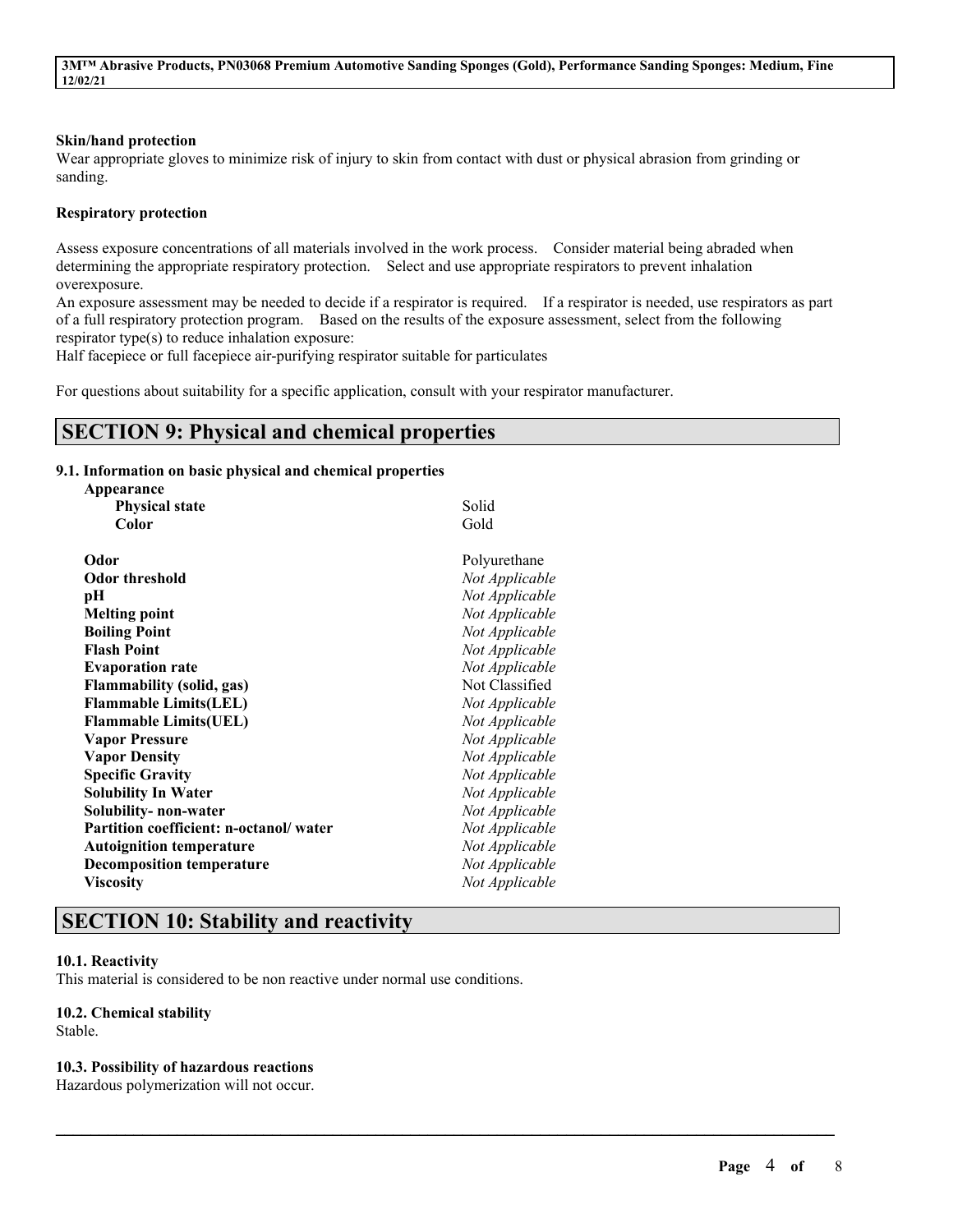#### **10.4. Conditions to avoid**

None known.

#### **10.5. Incompatible materials** None known.

## **10.6. Hazardous decomposition products**

None known.

**Substance Condition**

Refer to section 5.2 for hazardous decomposition products during combustion.

## **SECTION 11: Toxicological information**

The information below may not be consistent with the material classification in Section 2 if specific ingredient **classifications are mandated by a competent authority. In addition, toxicological data on ingredients may not be** reflected in the material classification and/or the signs and symptoms of exposure, because an ingredient may be present below the threshold for labeling, an ingredient may not be available for exposure, or the data may not be **relevant to the material as a whole.**

**11.1. Information on Toxicological effects**

**Signs and Symptoms of Exposure**

#### Based on test data and/or information on the components, this material may produce the following health effects:

#### **Inhalation:**

Dust from grinding, sanding or machining may cause irritation of the respiratory system. Signs/symptoms may include cough, sneezing, nasal discharge, headache, hoarseness, and nose and throat pain.

#### **Skin Contact:**

Mechanical Skin irritation: Signs/symptoms may include abrasion, redness, pain, and itching.

#### **Eye Contact:**

Mechanical eye irritation: Signs/symptoms may include pain, redness, tearing and corneal abrasion.

Dust created by grinding, sanding, or machining may cause eye irritation. Signs/symptoms may include redness, swelling, pain, tearing, and blurred or hazy vision.

#### **Ingestion:**

Physical Blockage: Signs/symptoms may include cramping, abdominal pain, and constipation.

#### **Additional Information:**

This document covers only the 3M product. For complete assessment, when determining the degree of hazard, the material being abraded must also be considered.

#### **Toxicological Data**

If a component is disclosed in section 3 but does not appear in a table below, either no data are available for that endpoint or the data are not sufficient for classification.

### **Acute Toxicity**

| Name            | Route     | Species | Value                                             |
|-----------------|-----------|---------|---------------------------------------------------|
| Overall product | Ingestion |         | No data available; calculated $ATE > 5,000$ mg/kg |
| Aluminum Oxide  | Dermal    |         | LD50 estimated to be $> 5,000$ mg/kg              |

 $\mathcal{L}_\mathcal{L} = \mathcal{L}_\mathcal{L} = \mathcal{L}_\mathcal{L} = \mathcal{L}_\mathcal{L} = \mathcal{L}_\mathcal{L} = \mathcal{L}_\mathcal{L} = \mathcal{L}_\mathcal{L} = \mathcal{L}_\mathcal{L} = \mathcal{L}_\mathcal{L} = \mathcal{L}_\mathcal{L} = \mathcal{L}_\mathcal{L} = \mathcal{L}_\mathcal{L} = \mathcal{L}_\mathcal{L} = \mathcal{L}_\mathcal{L} = \mathcal{L}_\mathcal{L} = \mathcal{L}_\mathcal{L} = \mathcal{L}_\mathcal{L}$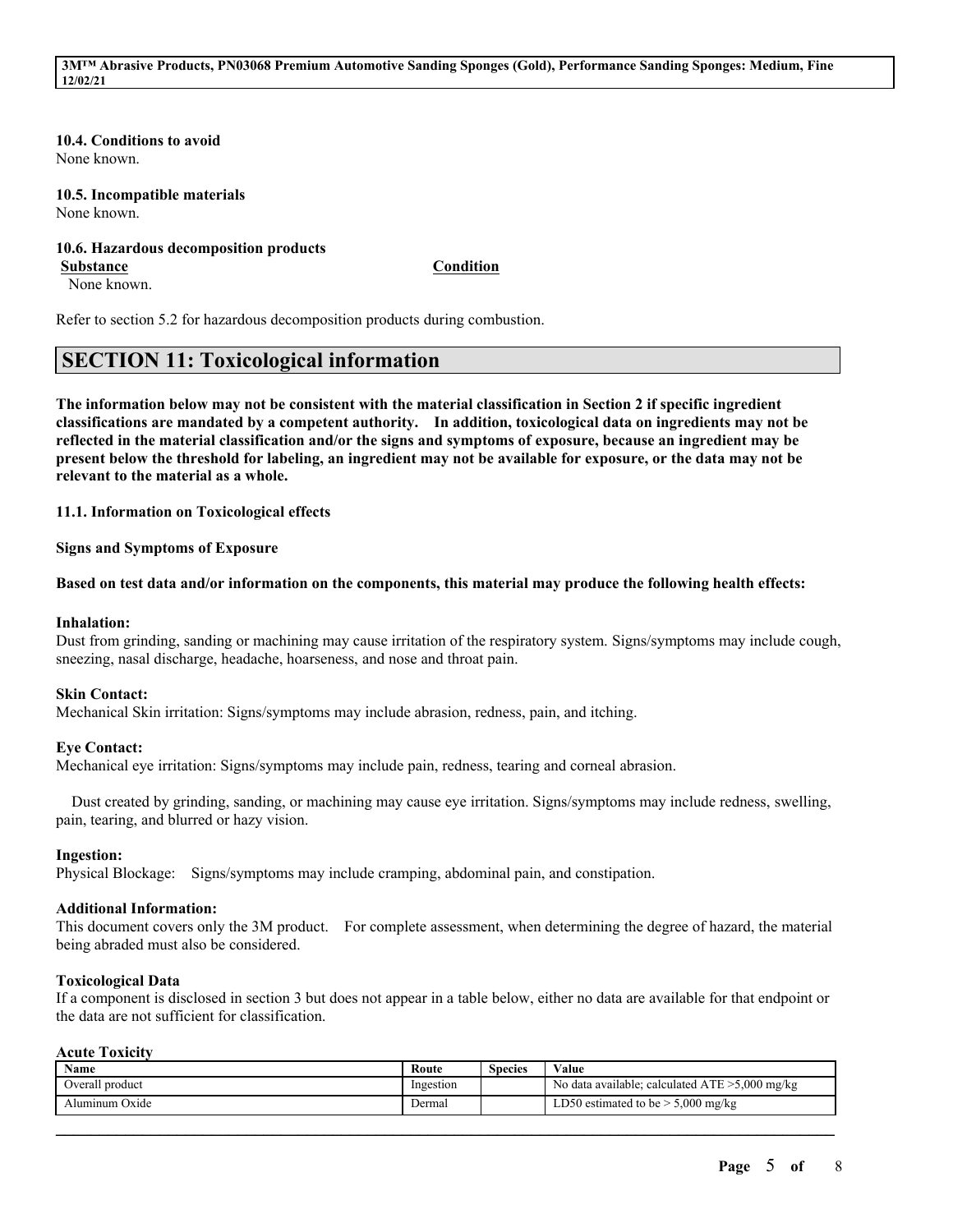| Aluminum Oxide                | Inhalation-<br>Dust/Mist<br>(4 hours) | Rat | $LC50 > 2.3$ mg/l    |
|-------------------------------|---------------------------------------|-----|----------------------|
| Aluminum Oxide                | Ingestion                             | Rat | $LD50 > 5,000$ mg/kg |
| <b>C.I. PIGMENT VIOLET 23</b> | Dermal                                | Rat | $LD50 > 5,000$ mg/kg |
| <b>C.I. PIGMENT VIOLET 23</b> | Ingestion                             | Rat | $LD50 > 5,000$ mg/kg |

 $ATE = acute$  toxicity estimate

#### **Skin Corrosion/Irritation**

| Name                          | <b>Species</b> | Value                     |
|-------------------------------|----------------|---------------------------|
| Aluminum Oxide                | Rabbit         | No significant irritation |
| <b>C.I. PIGMENT VIOLET 23</b> | Rabbit         | Minimal irritation        |

#### **Serious Eye Damage/Irritation**

| <b>Name</b>       | <b>Species</b> | Value                     |
|-------------------|----------------|---------------------------|
| Aluminum Oxide    | Rabbit         | No significant irritation |
| PIGMENT VIOLET 23 | Rabbit         | Mild irritant             |

### **Skin Sensitization**

For the component/components, either no data are currently available or the data are not sufficient for classification.

#### **Respiratory Sensitization**

For the component/components, either no data are currently available or the data are not sufficient for classification.

#### **Germ Cell Mutagenicity**

| Name           | Route                    | Value         |
|----------------|--------------------------|---------------|
| Aluminum Oxide | $\mathbf{v}$<br>In Vitro | Not mutagenic |

#### **Carcinogenicity**

| Name              | Route      | Species | ′alu€                |
|-------------------|------------|---------|----------------------|
| Alumınum<br>Oxide | Inhalation | Rat     | carcinogenic<br>.NUI |

#### **Reproductive Toxicity**

## **Reproductive and/or Developmental Effects**

For the component/components, either no data are currently available or the data are not sufficient for classification.

## **Target Organ(s)**

#### **Specific Target Organ Toxicity - single exposure**

For the component/components, either no data are currently available or the data are not sufficient for classification.

#### **Specific Target Organ Toxicity - repeated exposure**

| Name                       | Route      | Target Organ(s)    | Value                             | <b>Species</b> | <b>Test Result</b> | <b>Exposure</b> |
|----------------------------|------------|--------------------|-----------------------------------|----------------|--------------------|-----------------|
|                            |            |                    |                                   |                |                    | <b>Duration</b> |
| Aluminum Oxide             | Inhalation | pneumoconiosis     | Some positive data exist, but the | Human          | <b>NOAEL Not</b>   | occupational    |
|                            |            |                    | data are not sufficient for       |                | available          | exposure        |
|                            |            |                    | classification                    |                |                    |                 |
| Aluminum Oxide             | Inhalation | pulmonary fibrosis | Not classified                    | Human          | <b>NOAEL Not</b>   | occupational    |
|                            |            |                    |                                   |                | available          | exposure        |
| <b>C.I. PIGMENT VIOLET</b> | Ingestion  | blood              | Not classified                    | Rat            | <b>NOAEL 500</b>   | 6 weeks         |
| 23                         |            |                    |                                   |                | mg/kg/day          |                 |

#### **Aspiration Hazard**

For the component/components, either no data are currently available or the data are not sufficient for classification.

 $\mathcal{L}_\mathcal{L} = \mathcal{L}_\mathcal{L} = \mathcal{L}_\mathcal{L} = \mathcal{L}_\mathcal{L} = \mathcal{L}_\mathcal{L} = \mathcal{L}_\mathcal{L} = \mathcal{L}_\mathcal{L} = \mathcal{L}_\mathcal{L} = \mathcal{L}_\mathcal{L} = \mathcal{L}_\mathcal{L} = \mathcal{L}_\mathcal{L} = \mathcal{L}_\mathcal{L} = \mathcal{L}_\mathcal{L} = \mathcal{L}_\mathcal{L} = \mathcal{L}_\mathcal{L} = \mathcal{L}_\mathcal{L} = \mathcal{L}_\mathcal{L}$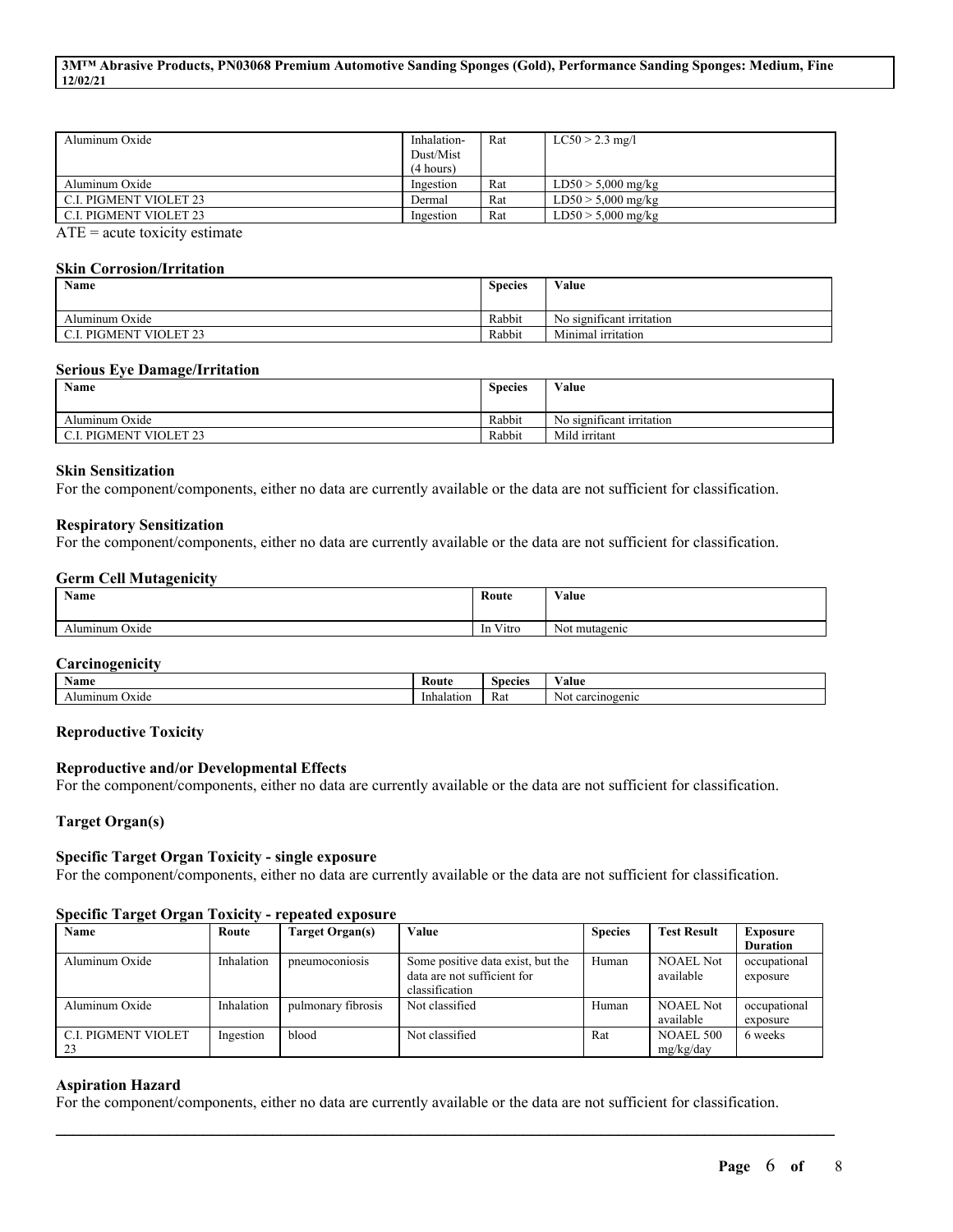Please contact the address or phone number listed on the first page of the SDS for additional toxicological information **on this material and/or its components.**

## **SECTION 12: Ecological information**

## **Ecotoxicological information**

Please contact the address or phone number listed on the first page of the SDS for additional ecotoxicological information on this material and/or its components.

### **Chemical fate information**

Please contact the address or phone number listed on the first page of the SDS for additional chemical fate information on this material and/or its components.

## **SECTION 13: Disposal considerations**

### **13.1. Disposal methods**

Dispose of contents/ container in accordance with the local/regional/national/international regulations.

Prior to disposal, consult all applicable authorities and regulations to insure proper classification. The substrate that was abraded must be considered as a factor in the disposal method for this product. Dispose of waste product in a permitted industrial waste facility. As a disposal alternative, incinerate in a permitted waste incineration facility. Proper destruction may require the use of additional fuel during incineration processes. If no other disposal options are available, waste product may be placed in a landfill properly designed for industrial waste.

### **EPA Hazardous Waste Number (RCRA):** Not regulated

## **SECTION 14: Transport Information**

Not regulated per U.S. DOT, IATA or IMO.

These transportation classifications are provided as a customer service. As the shipper YOU remain responsible for complying with all applicable laws and regulations, including proper transportation classification and packaging. 3M transportation classifications are based on product formulation, packaging, 3M policies and 3M understanding of applicable current regulations. 3M does not guarantee the accuracy of this classification information. This information applies only to transportation classification and not the packaging, labeling, or marking requirements. The original 3M package is certified for U.S. ground shipment only. If you are shipping by air or ocean, the package may not meet applicable regulatory requirements.

 $\mathcal{L}_\mathcal{L} = \mathcal{L}_\mathcal{L} = \mathcal{L}_\mathcal{L} = \mathcal{L}_\mathcal{L} = \mathcal{L}_\mathcal{L} = \mathcal{L}_\mathcal{L} = \mathcal{L}_\mathcal{L} = \mathcal{L}_\mathcal{L} = \mathcal{L}_\mathcal{L} = \mathcal{L}_\mathcal{L} = \mathcal{L}_\mathcal{L} = \mathcal{L}_\mathcal{L} = \mathcal{L}_\mathcal{L} = \mathcal{L}_\mathcal{L} = \mathcal{L}_\mathcal{L} = \mathcal{L}_\mathcal{L} = \mathcal{L}_\mathcal{L}$ 

## **SECTION 15: Regulatory information**

## **15.1. US Federal Regulations**

Contact 3M for more information.

## **EPCRA 311/312 Hazard Classifications:**

**Physical Hazards**

Not applicable

## **Health Hazards**

Not applicable